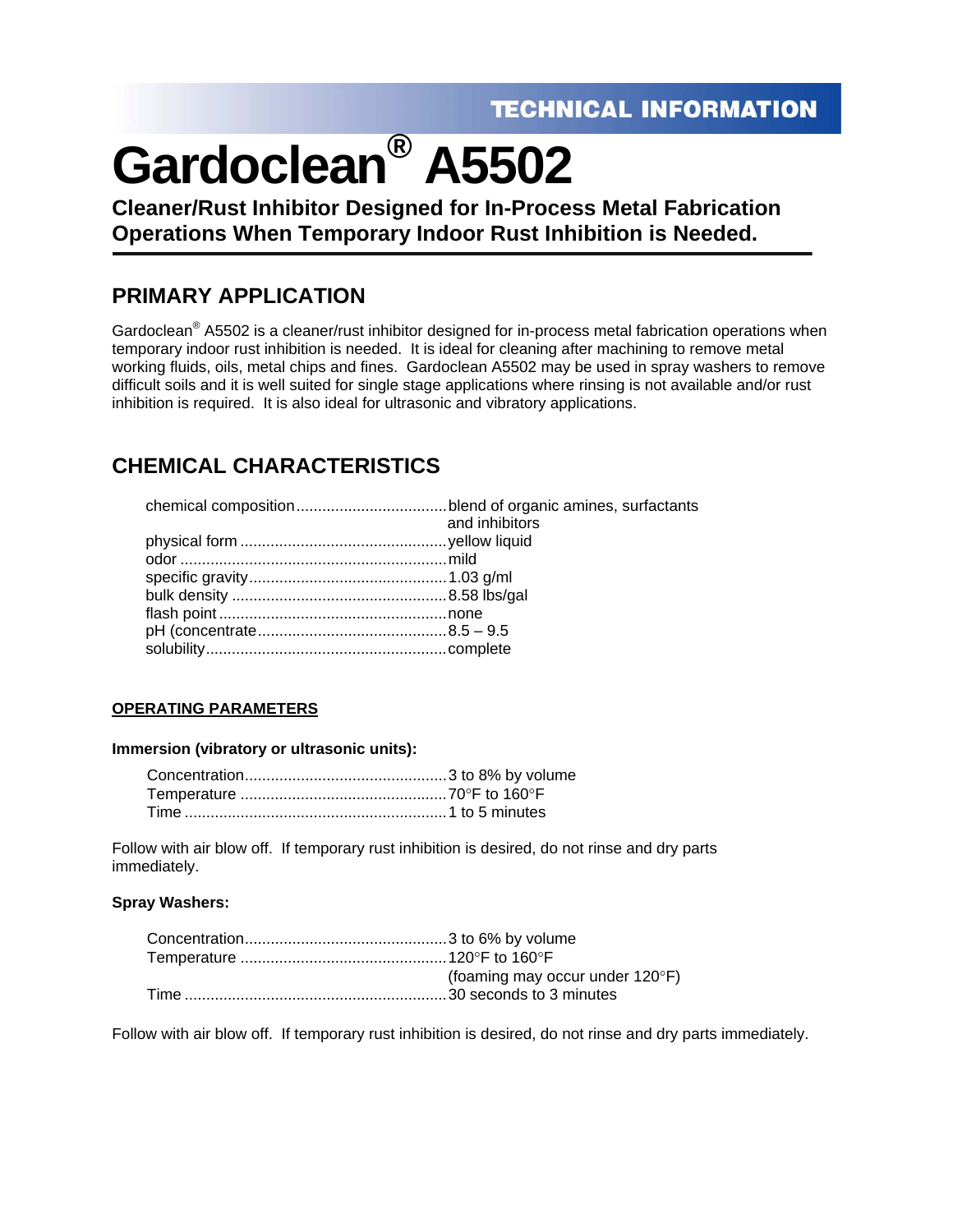

#### **PROCESS CONTROL**

To determine concentration pull a 100ml sample of the bath, add 5-6 drops of Indicator 21 (Methyl Orange Indicator) and titrate with 1.00N HCl until a red color is achieved. Record the mls used as T.

Tx  $1.8 = %$  by volume Gardoclean A5502

### **PROCESS EQUIPMENT**

Steel or stainless steel equipment and heaters are recommended.

## **SAFETY AND HANDLING**

Prior to handling and use of any of the materials referenced in this document, the Material Safety Data Sheets should be read and understood by all personnel in contact with these materials.

## **KEEP OUT OF REACH OF CHILDREN**

# **STORAGE**

Dry indoor storage at temperatures between 40°F and 100°F is recommended, away from any incompatible materials referenced in the Material Safety Data Sheets. All containers should be tightly closed when not in use.

## **DISPOSAL**

Any disposal of the materials referenced in this document should be in accordance with all applicable federal, state, and local regulations. The process solution can contain components other than those present in the materials as supplied. Analysis of process solutions may be required prior to disposal.